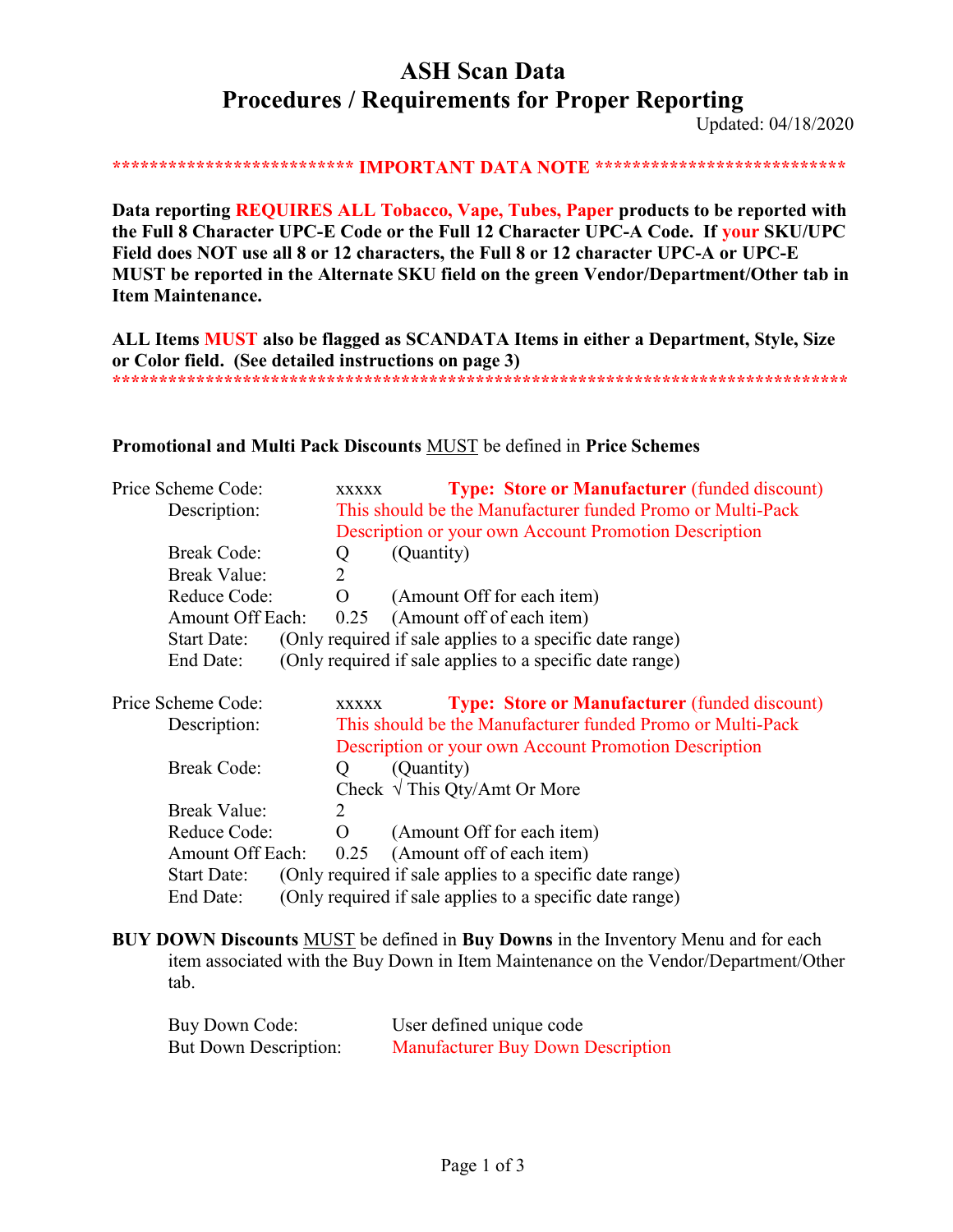## ASH Scan Data Procedures / Requirements for Proper Reporting

Updated: 04/18/2020

### Define Discount Reasons:

In Management Utilities menu, select: System Settings – Global On the Pricing tab, Check the box:  $\sqrt{U}$ **Se Disc/Edit Reasons** 

### In the Inventory Control menu, select: Discount / Edit Reasons

Define each Retailer Funded or Manufacturer Funded Discount Name. During a sales transaction, the clerk will be required to select the appropriate Reason for each manual discount given.

Example: Manufacturer Coupon Manufacturer Funded Disc. Move Inventory Retailer Funded Disc. Rewards Program Sale

### Unit of Measure **MUST** be assigned to Each Item

## The Unit of Measure is located in the lower left corner of the green Vendor / Department / Other tab in Item Maintenance.

#### Note:

In the ASH Scan Data settings, you can define to use the code in the Department, Style, Size or Color fields if there is not a Unit defined for a specific item until these fields can be defined. Some of our customers will use the Size field for example to define the item as a Pack or Carton.

Items that do not have a unit of measure or a code will be defined as "Each".

The below table is a guideline for how to report units of measure by category:

| <b>TOBACCO CATEGORY</b>            | <b>UNITS OF MEASURE</b>                       |
|------------------------------------|-----------------------------------------------|
| Cigarettes                         | Pack, Carton, Case                            |
| Cigars/Little cigars               | Each, Pack, Box, Case                         |
| Nicotine Modern Oral (NMO)         | Pack, Carton                                  |
| Nicotine Replacement Therapy (NRT) | Pack, Carton                                  |
| Moist Tobacco or Snuf              | Can, Tin, Tub, Roll, Sleeve, Box, Case        |
| Pipe Tobacco                       | Bag, Tub, Canister, Case                      |
| E-cigs and Vapor                   | Each, Pack, Kit, Bottle, Cartridge, Box, Case |
| Tubes                              | Tubes, Pack, Carton, Box, Case                |
| <b>RYO</b>                         | Pack, Bag, Canister, Box, Case                |
| Loose Tobacco                      | Pouch, Pack, Canister, Bag, Box, Case         |
| Papers/Wraps                       | Booklet, Pack, Box, Case                      |
| Premium Cigars                     | Each, Bundle, Pack, Box, Case                 |